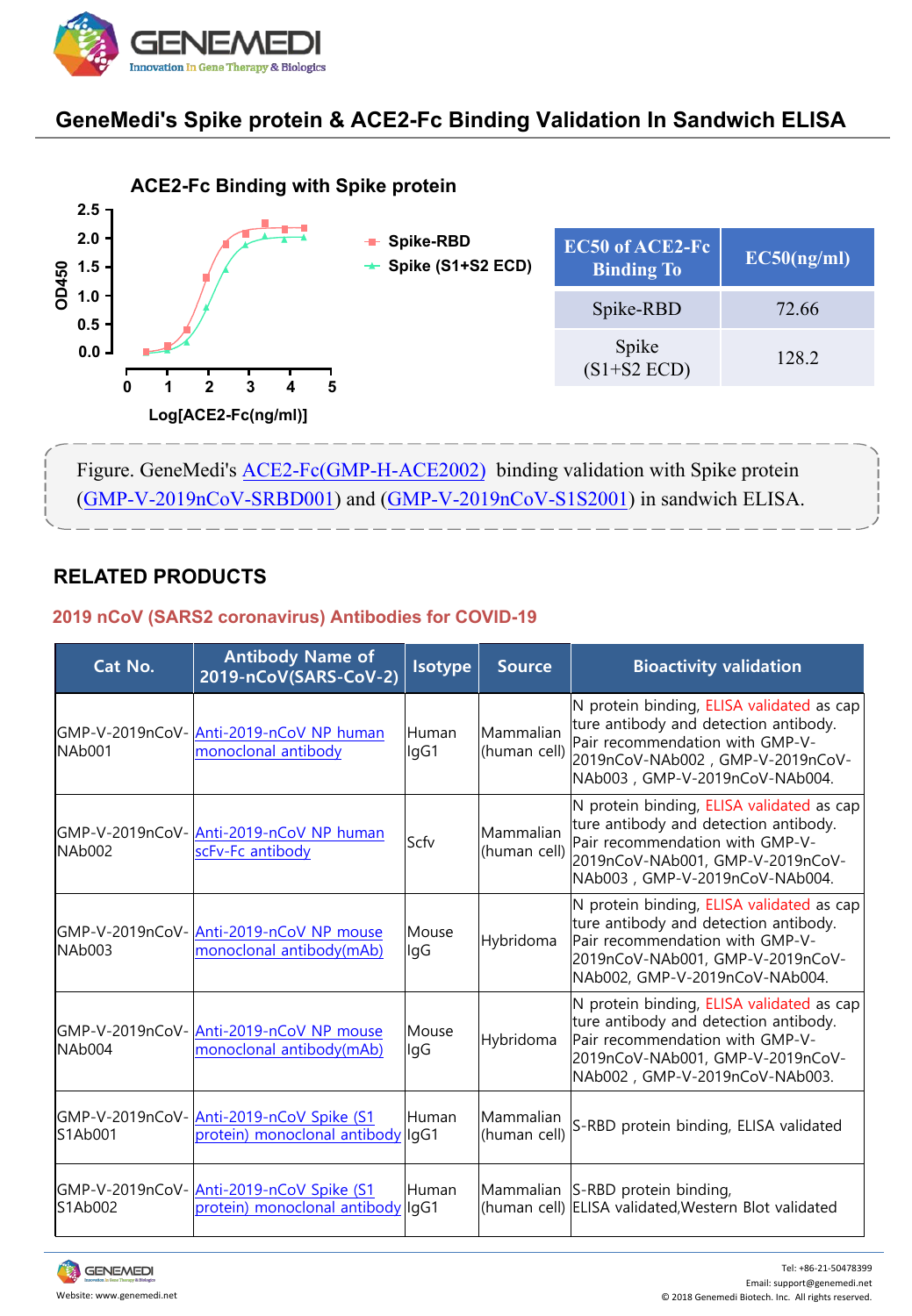

# **SARS-CoV-2 (2019nCoV) Pseudotyped virus production & Pseudotyped Virus Based Neutralization Assay Service** 1. SARS-CoV-2 (2019nCoV) Pseudotyped virus production<br>
1. SARS-CoV-2 (2019nCoV) Pseudotyped virus production<br>
1. SARS-CoV-2 Pseudotyped virus packaging and production (Cat.GM-2019nCoV-PSV01)<br>
2. Effector cells: human ACE2 ENEMEDI<br>
2. Effector Cover (2019 nCover)<br>
2. Effector cells: human ACE2 overexpression stable HEK293T cell lines<br>
2. Effector cells: human ACE2 overexpression stable HEK293T cell lines<br>
3. SARS-Cov-2(2019 nCoverexpression SARS-CoV-2 (2019nCoV) Pseudotyped virus production<br>
Mack Pseudotyped Virus Based Neutralization Assay Service<br>
1. SARS-CoV-2 Pseudotyped virus packaging and production (Cat.GM-2019nCoV-PSV01)<br>
2. Effector cells: human ACE2 SARS-CoV-2 (2019nCoV) Pseudotyped v<br>
SARS-CoV-2 Pseudotyped virus packaging<br>
1. SARS-CoV-2 Pseudotyped virus packaging<br>
2. Effector cells: human ACE2 overexpression<br>
3. SARS-CoV-2(2019nCoV) Pseudotyped Virus<br>
1) Neutralizi  $\lambda$  Pseudotyped Virus Based Neutralization As<br>
2. Pseudotyped Virus Based Neutralization As<br>
1. SARS-CoV-2 Pseudotyped virus packaging and provided virus Base<br>
2. Effector cells: human ACE2 overexpression stable<br>
3. SARS 3)Types of Vaccines3(by testing immunized serum from mouse, NHP etc.)<br>3) Types of Vaccines of Vaccines packaging and production (Cat.GM-2019nCoV-PSV0<br>3) Types of Vaccines3(by testing immunized serum from mouse, NHP etc.)<br>

1. SARS-CoV-2 Pseudotyped virus packaging and production<br>2. Effector cells: human ACE2 overexpression stable HEK293<sup>-</sup><br>3. SARS-CoV-2(2019nCoV) Pseudotyped Virus Based Neutral<br>1) Neutralizing antibodies<br>2) Peptides blockers

- 
- 
- 
- 
- 
- 

For details and price please click here or send email to support@genemedi.net

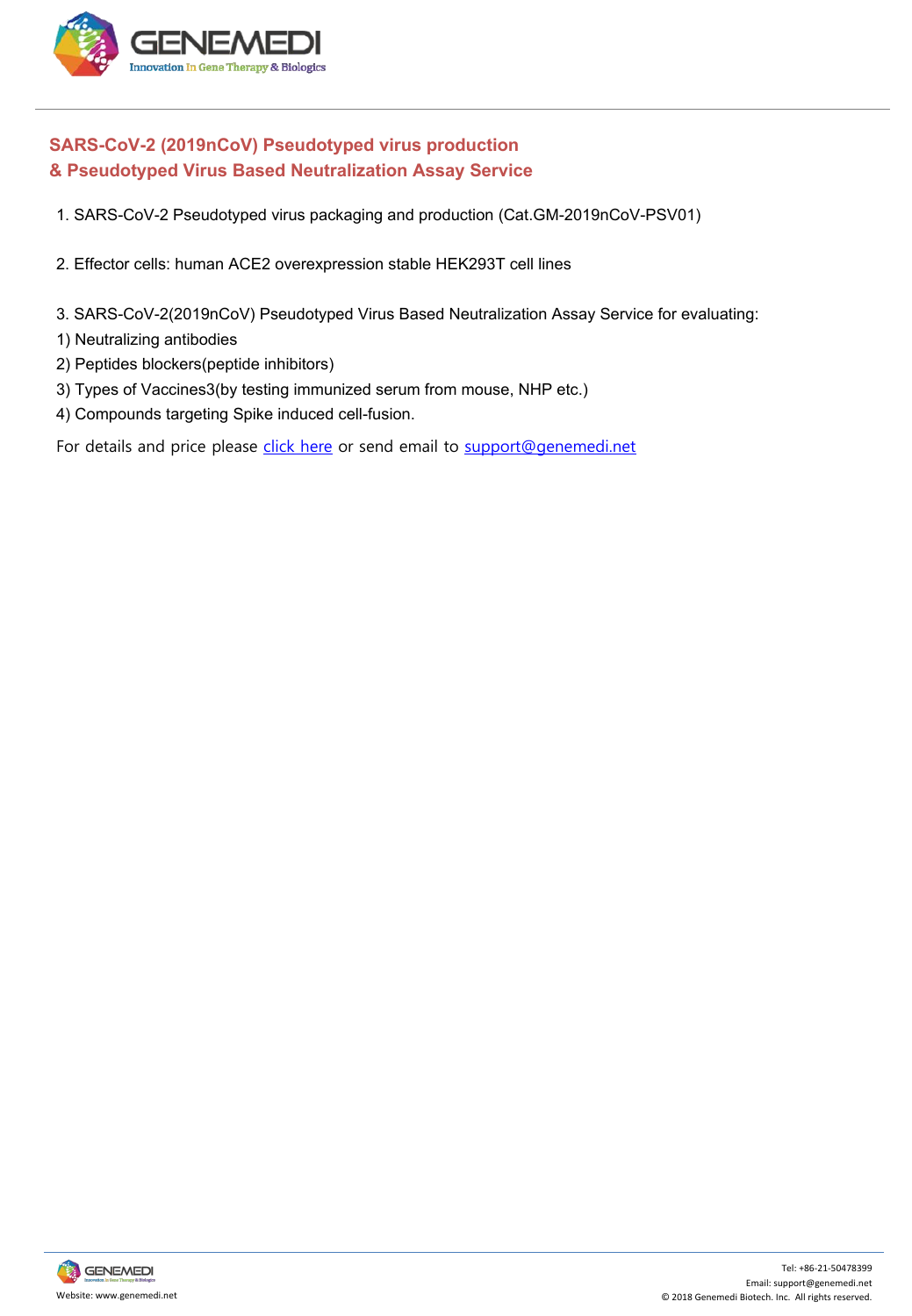

#### **Recombinant 2019 nCoV (SARS2 coronavirus) Antigens reagents**

| <b>Cat No.</b>                     | Antigen Name of 2019-nCoV(SARS-CoV-2)                                                  | <b>Source</b><br>(Expression<br>Host) | <b>Tag</b> |
|------------------------------------|----------------------------------------------------------------------------------------|---------------------------------------|------------|
| GMP-V-2019nCoV-<br>N002            | Recombinant 2019-nCoV(SARS-CoV-2) Nucleocapsid Protein<br>(N protein, N-His tag)       | E.coli                                | N-His      |
| GMP-V-2019nCoV-<br>SRBD001         | Recombinant 2019-nCoV(SARS-CoV-2) Spike Protein (RBD,<br>C-His Tag)                    | Mamamlian<br>(human cell)             | C-His      |
| GMP-V-2019nCoV-<br>SRBD002         | Recombinant 2019-nCoV(SARS-CoV-2) Spike Protein (RBD,<br>C-mFC Tag)                    | Mamamlian<br>(human cell)             | C-mFc      |
| GMP-V-2019nCoV-<br>S1001           | Recombinant 2019-nCoV(SARS-CoV-2) Spike Protein (S1,<br>His Tag)                       | Baculovirus-<br><b>Insect Cells</b>   | C-His      |
| GMP-V-2019nCoV-<br>S1S2001         | Recombinant 2019-nCoV(SARS-CoV-2) Spike Protein (S1+S2<br>ECD, His tag)                | Baculovirus-<br><b>Insect Cells</b>   | C-His      |
| GMP-V-2019nCoV-<br>E001            | Recombinant 2019-nCoV(SARS-CoV-2) Envelope Protein (E<br>protein, His Tag)             | E.coli                                | N-His      |
| GMP-H-ACE2001                      | Recombinant human soluble ACE2 protein (soluble<br>hACE2, extracellular hACE2, C-His)  | Mamamlian<br>(human cell)             | C-His      |
| GMP-H-ACE2002                      | Recombinant human soluble ACE2 protein (soluble hACE2,<br>extracellular hACE2, C-FC)   | Mamamlian<br>(human cell)             | C-Fc       |
| GMP-V-2019nCoV-<br>Mpro001         | Recombinant 2019-nCoV(SARS-CoV-2) Main Proteinase<br>(Mpro, 3CLpro, His Taq)           | E.coli                                | N-His      |
| GMP-V-2019nCoV-<br>PLpro001        | Recombinant 2019-nCoV(SARS-CoV-2) papain-like<br>proteinase (PLpro, Nsp3, His Tag)     | E.coli                                | N-His      |
| GMP-V-2019nCoV-<br>RdRP001         | Recombinant 2019-nCoV(SARS-CoV-2) RNA-directed RNA<br>polymerase(RdRP, Nsp12, His Tag) | E.coli                                | C-His      |
| GMP-V-2019nCoV-<br><b>Nsp3X-01</b> | Recombinant 2019-nCoV(SARS-CoV-2)Nsp3-X<br>domain(Macro domain, His tag)               | E.coli                                | N-His      |
| GMP-V-2019nCoV-<br>Nsp10-01        | Recombinant 2019-nCoV(SARS-CoV-2) nsp10 (nsp10-<br>CysHis, GFL protein, His Taq)       | E.coli                                | N-His      |
| GMP-V-2019nCoV-<br>Nsp16-01        | Recombinant 2019-nCoV(SARS-CoV-2) nsp16 (nsp16-<br>OMT,2'-o-MT,His Tag)                | E.coli                                | N-His      |

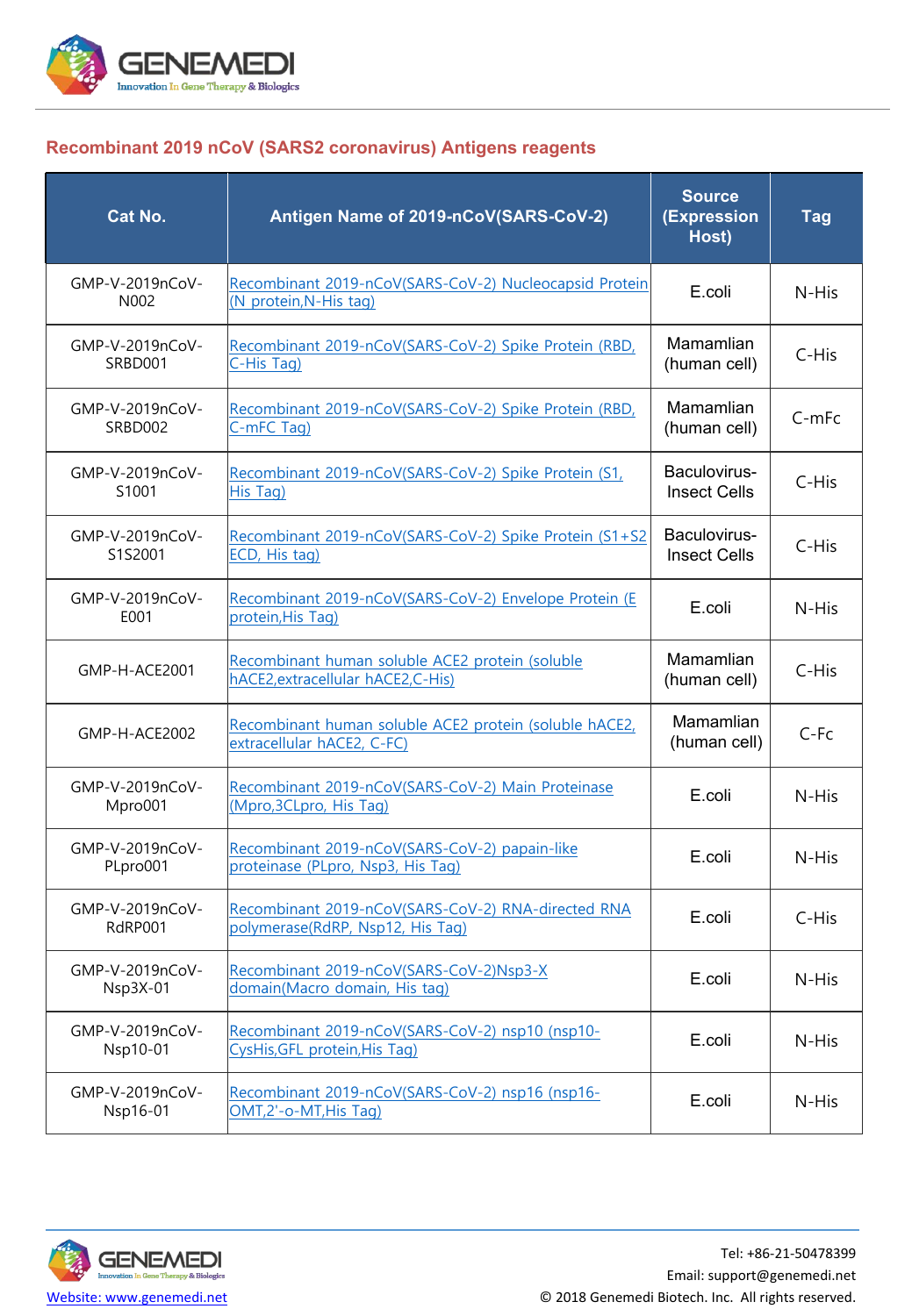

#### **2019 nCoV (SARS2 coronavirus) gene and vectors**

| Cat No.                       | 2019 nCoV<br>related Gene | Gene &Vector description of 2019 nCoV                               | <b>Vector</b>           | <b>Reporter</b> | <b>Tag</b> | <b>Coden Optimized</b>           |
|-------------------------------|---------------------------|---------------------------------------------------------------------|-------------------------|-----------------|------------|----------------------------------|
| GMV-V-2019 <br>nCoV-051       | Spike(S1+S2)              | pGMLV-2019nCoV-spike (S1+S2,C-6His)                                 | Lentiviral vector       | Zsgreen         | C-6His     | coden optimized<br>for mamamlian |
| GMV-V-2019<br>nCoV-001        | Spike(S1+S2)              | pGMLV-2019nCoV-spike(S1+S2,C-6His)                                  | Lentiviral vector       | Zsgreen         | C-6His     | No                               |
| GMV-V-2019<br>nCoV-017        | Spike(S1+S2)              | pGM-2019nCoV-spike protein<br>(Sprotein, S1+S2)                     | $pCDNA3.1(+)$           | null            | No tag     | No                               |
| GMV-V-2019<br>nCoV-008        | Spike(S1+S2)              | pGM-2019nCoV-spike protein<br>(S protein, S1+S2)                    | $pcDNA3.1(+)$           | null            | No tag     | coden optimized<br>for mamamlian |
| GMV-V-2019<br>nCoV-053        | Spike(S1+S2)              | Ad-2019nCoV-Spike(S1+S2,C-3FLAG)                                    | Pre-made<br>ladenovirus | <b>EGFP</b>     | C-3FLAG    | coden optimized<br>for mamamlian |
| GMV-V-2019<br>nCoV-047        | Spike(S1+S2)              | Ad-2019nCoV-Spike(S1+S2,C-3FLAG)                                    | Pre-made<br>adenovirus  | <b>EGFP</b>     | C-3FLAG    | No                               |
| GMV-V-2019<br>nCoV-052        | Spike(S1+S2)              | pGMAD-2019nCoV-pGMAD-2019nCoV-<br>spike (S protein, S1+S2, C-3FLAG) | Adenoviral<br>vector    | <b>EGFP</b>     | C-3FLAG    | coden optimized<br>for mamamlian |
| GMV-V-2019<br>nCoV-004        | Spike(S1+S2)              | pGMAD-2019nCoV-pGMAD-2019nCoV-<br>spike (S protein, S1+S2, C-3FLAG) | Adenoviral<br>vector    | <b>EGFP</b>     | C-3FLAG    | No                               |
| GMV-V-2019<br>nCoV-035        | Spike(S1+S2)              | pGM-2019nCoV-spike protein<br>(S protein, S1+S2)                    | pET21a                  | null            | C-His      | coden optimized<br>for E.coli    |
| GMV-V-2019<br>nCoV-037        | Spike(S1+S2)              | pGM-2019nCoV-spike protein<br>(S protein, S1+S2)                    | pET-28a(+)              | null            | His        | No                               |
| GMV-V-2019<br>nCoV-002        | Spike(S1)                 | pGMLV-2019nCoV-S1(C-6His)                                           | Lentiviral vector       | Zsgreen         | C-6His     | No                               |
| GMV-V-2019<br>nCoV-005        | Spike(S1)                 | pGMAD-2019nCoV-S1(C-3FLAG)                                          | Adenoviral<br>vector    | <b>EGFP</b>     | C-3FLAG    | No                               |
| GMV-V-2019<br>nCoV-048        | Spike(S1)                 | Ad-2019nCoV-Spike(S1 protein, C-3FLAG)                              | Pre-made<br>ladenovirus | <b>EGFP</b>     | C-3FLAG    | No                               |
| <b>GMV-V-2019</b><br>nCoV-003 | Spike RBD                 | pGMLV-2019nCoV-Spike RBD(C-6His)                                    | Lentiviral vector       | Zsgreen         | C-6His     | No                               |
| GMV-V-2019 <br>nCoV-007       | Spike RBD                 | pGMAAV-2019nCoV-Spike RBD(C-3FLAG)                                  | <b>AAV</b> vector       | Zsgreen         | C-3FLAG    | No                               |
| GMV-V-2019<br>nCoV-050        | Spike RBD                 | AAV-2019nCoV-Spike (S protein RBD,<br>C-3FLAG)                      | Pre-made AAV            | Zsgreen         | C-3FLAG    | No                               |
| GMV-V-2019<br>nCoV-006        | Spike RBD                 | pGMAD-2019nCoV-Spike RBD(C-3FLAG)                                   | Adenoviral<br>vector    | EGFP            | C-3FLAG    | No                               |
| GMV-V-2019<br>nCoV-049        | Spike RBD                 | Ad-2019nCoV-Spike(S protein RBD,<br>C-3FLAG)                        | Pre-made<br>adenovirus  | <b>EGFP</b>     | C-3FLAG    | No                               |

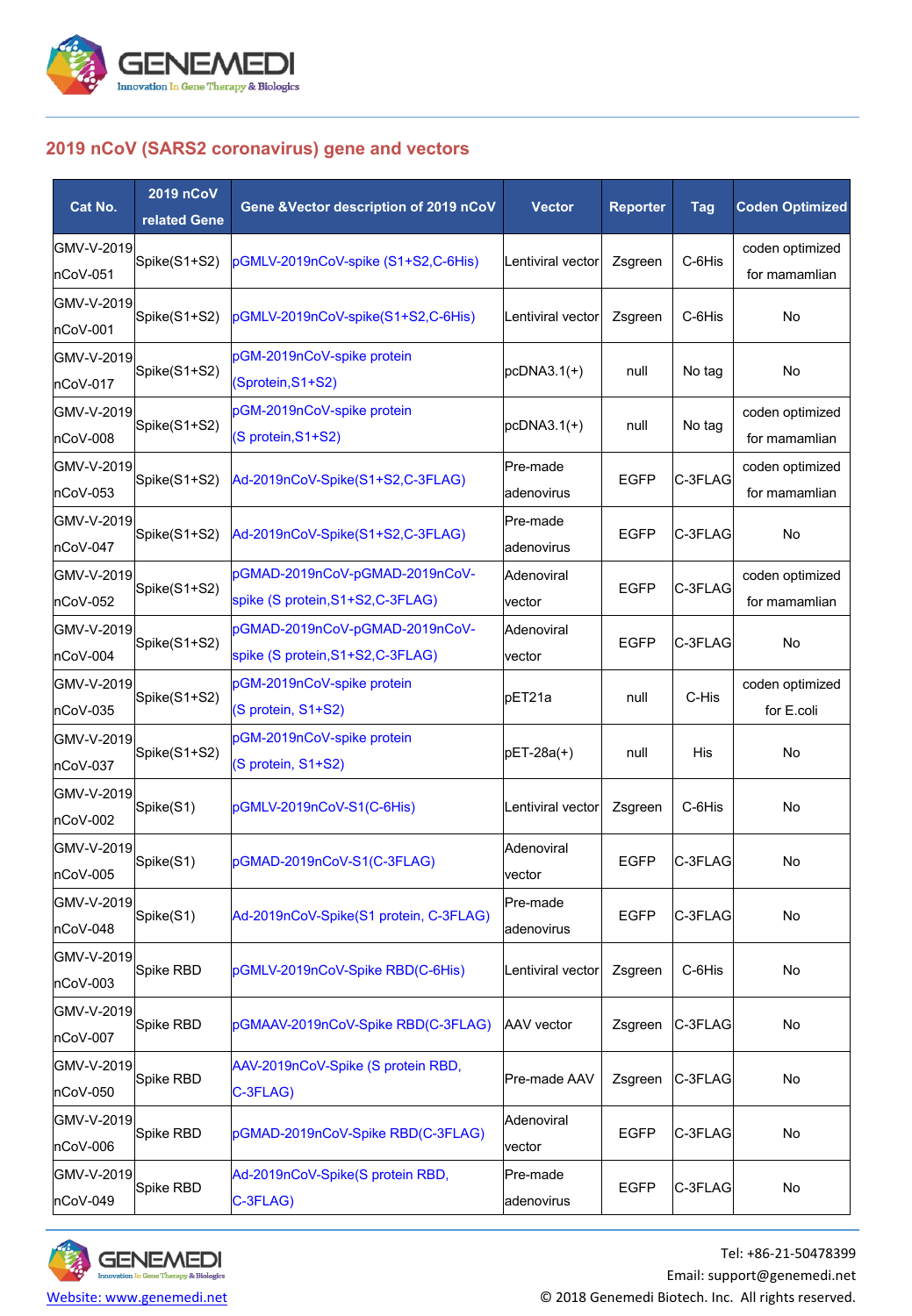

#### **2019 nCoV (SARS2 coronavirus) gene and vectors**

| 2019 nCoV (SARS2 coronavirus) gene and vectors |                           |                                                  |                 |                 |            |                                  |  |
|------------------------------------------------|---------------------------|--------------------------------------------------|-----------------|-----------------|------------|----------------------------------|--|
| Cat No.                                        | 2019 nCoV<br>related Gene | Gene &Vector description of 2019 nCoV            | <b>Vector</b>   | <b>Reporter</b> | <b>Tag</b> | <b>Coden Optimized</b>           |  |
| GMV-V-2019<br>nCoV-015                         | ORF <sub>8</sub>          | pGM-2019nCoV-ORF8                                | $pCDNA3.1(+)$   | null            | No tag     | No                               |  |
| GMV-V-2019<br>nCoV-024                         | ORF <sub>8</sub>          | pGM-H2019nCoV-ORF8                               | $pCDNA3.1(+)$   | null            | No tag     | coden optimized<br>for mamamlian |  |
| GMV-V-2019<br>nCoV-033                         | ORF <sub>8</sub>          | pGM-E2019nCoV-ORF8                               | pET21a          | null            | C-His      | coden optimized<br>for E.coli    |  |
| GMV-V-2019<br>nCoV-014                         | ORF7                      | pGM-2019nCoV-ORF7a                               | $pCDNA3.1(+)$   | null            | No tag     | No                               |  |
| GMV-V-2019<br>nCoV-023                         | ORF7                      | pGM-H2019nCoV-ORF7a                              | $pCDNA3.1(+)$   | null            | No tag     | coden optimized<br>for mamamlian |  |
| GMV-V-2019<br>nCoV-032                         | ORF7                      | pGM-E2019nCoV-ORF7a                              | pET21a          | null            | C-His      | coden optimized<br>for E.coli    |  |
| GMV-V-2019<br>nCoV-013                         | ORF <sub>6</sub>          | pGM-2019nCoV-ORF6                                | $pCDNA3.1(+)$   | null            | No tag     | No                               |  |
| GMV-V-2019<br>nCoV-022                         | ORF <sub>6</sub>          | pGM-H2019nCoV-ORF6                               | $pCDNA3.1(+)$   | null            | No tag     | coden optimized<br>for mamamlian |  |
| GMV-V-2019<br>nCoV-031                         | ORF <sub>6</sub>          | pGM-E2019nCoV-ORF6                               | pET21a          | null            | C-His      | coden optimized<br>for E.coli    |  |
| GMV-V-2019<br>nCoV-012                         | ORF3a                     | pGM-2019nCoV-ORF3a                               | $pCDNA3.1(+)$   | null            | No tag     | No                               |  |
| GMV-V-2019<br>nCoV-021                         | ORF3a                     | pGM-H2019nCoV-ORF3a                              | $pCDNA3.1(+)$   | null            | No tag     | coden optimized<br>for mamamlian |  |
| GMV-V-2019<br>nCoV-030                         | ORF3a                     | pGM-E2019nCoV-ORF3a                              | pET21a          | null            | C-His      | coden optimized<br>for E.coli    |  |
| GMV-V-2019<br>nCoV-016                         | ORF <sub>10</sub>         | pGM-2019nCoV-ORF10                               | $pCDNA3.1(+)$   | null            | No tag     | No                               |  |
| GMV-V-2019<br>nCoV-025                         | ORF <sub>10</sub>         | pGM-H2019nCoV-ORF10                              | $pCDNA3.1(+)$   | null            | No tag     | coden optimized or<br>mamamlian  |  |
| GMV-V-2019<br>nCoV-034                         | ORF <sub>10</sub>         | pGM-E2019nCoV-ORF10                              | pET21a          | null            | C-His      | coden optimized<br>for E.coli    |  |
| GMV-V-2019<br>nCoV-011                         | N protein                 | pGM-2019nCoV-Nucleocapsid Protein<br>(N protein) | $pCDNA3.1(+)$   | null            | No tag     | No                               |  |
| GMV-V-2019<br>nCoV-020                         | N protein                 | pGM-2019nCoV-Nucleocapsid Protein<br>(N protein) | $ pCDNA3.1(+) $ | null            | No tag     | coden optimized<br>for mamamlian |  |
| GMV-V-2019<br>nCoV-029                         | N protein                 | pGM-2019nCoV-Nucleocapsid Protein<br>(N protein) | pET21a          | null            | C-His      | coden optimized<br>for E.coli    |  |